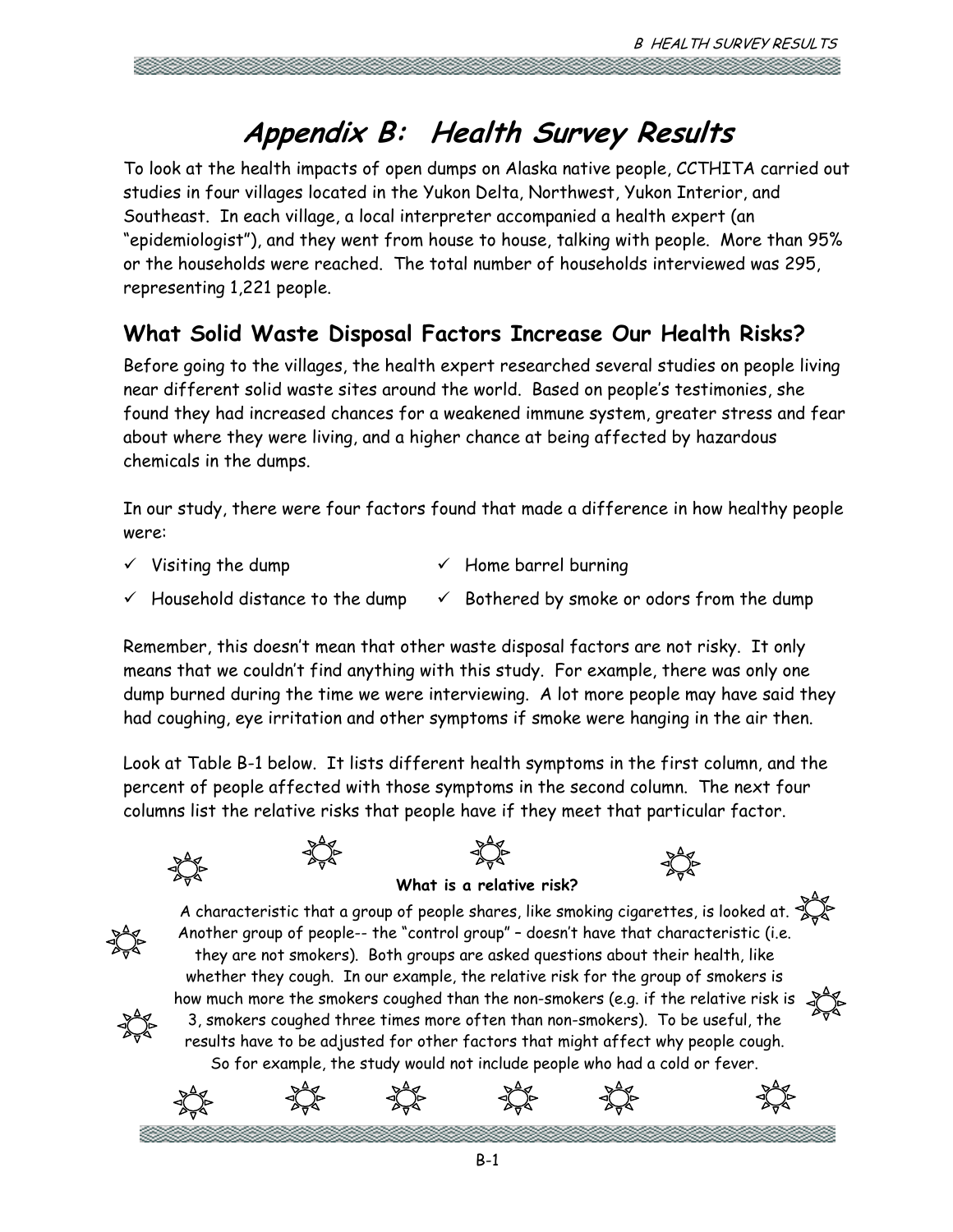| Symptom        | % Affected | Live near dump | Dump smoke or<br>odor concerns | Burns near<br>home | Visits dump |
|----------------|------------|----------------|--------------------------------|--------------------|-------------|
| Rash           | 7.2        |                | 2.3                            | 29.7               | 2.9         |
| Faintness      | 3.6        | 4              | 6.3                            | see Table B-3      | 3.5         |
| Fever          | 8.7        |                | 1.7                            | 2.3                | 2.0         |
| Stomach pain   | 10.3       |                | 2.2                            |                    | 3.0         |
| Vomiting       | 2.6        |                | 1.6                            |                    | 3.6         |
| Diarrhea       | 5.2        |                | 1.5                            |                    |             |
| Ear irritation | 4.4        |                | 5.5                            |                    | 2.1         |
| Eye irritation | 5.9        | 18.9           | 2.3                            |                    | 3.7         |
| Congestion     | 19.4       |                | 1.8                            |                    | 1.4         |
| Sore throat    | 14.1       |                | 1.8                            | 2.0                | 1.6         |
| Cough          | 18.4       |                | 1.5                            | 1.9                | 1.7         |
| Headache       | 14.1       | 2.9            | 2.0                            |                    | 3.0         |
| Numbness       | 3.5        |                | 2.6                            | see Table B-3      | 3.4         |

# Table B-1 Relative risk of symptoms related to waste disposal factors<sup>a</sup>.

<sup>a</sup> Adjusted for age, smoke/tobacco, race, sex, and socio-economic status (where necessary).

**How to read Table B-1** Lets look at the first row – which is the risk of getting a rash. Out of all the households interviewed, 7.2 percent of people had rashes in the last 10 days. That's a lot! In the third column, the "----" means that people living near the dump don't have any higher risk to get a rash than people not living near the dump. Look at the next column in the first row: It says that people who were concerned about the smoke and/or odors coming from the dump were on average 2.3 times more likely to get a rash than people who weren't concerned. The next column shows **that people who burned their garbage near their home were 29.7 times more likely to get a rash than people who didn't home burn!** Anyway, the next number says that people who visit the dump are 2.9 times more likely to get a rash than people who don't visit the dump.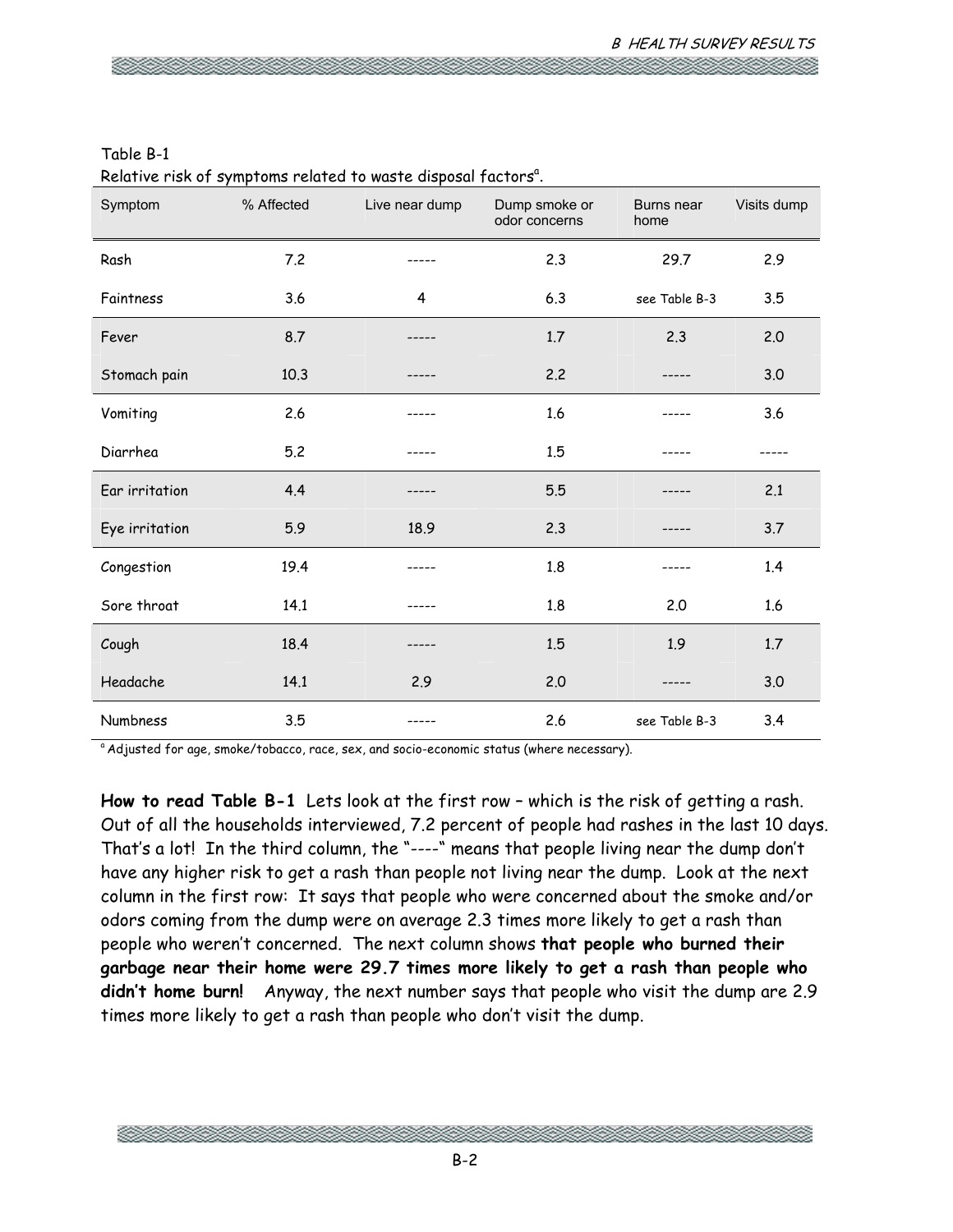## **Scientific details**

If you will be using this information for funding or to share with scientists, you should know that to get what is considered a significant result by scientists, all the people were looked at together, and not as a separate village. And people were asked about the health symptoms they had in the previous 10 days only. That way, a person's memory isn't a problem. Also, the results were adjusted for things like age, smoking, tobacco use, race, and sex, and economic status, where necessary.

**More Science Details --Confidence Intervals** Scientists like lots of numbers. If you give them the numbers in Table B-1, they'll ask you how confident you are about the results. You can give them the numbers listed in Table B-2, below. For each factor, this Table tells you the range of what the relative risk *could* be. For example, for burning garbage near your home, you can say there is a 95% chance that people are at least 3.1 times more likely to get a rash, and they may be up to 283.1 times more likely to get a rash. The range of  $3.1 \rightarrow 283.1$  is called the "95% confidence interval" for the relative risk of getting a rash if you home burn.

#### Table B-2

| Range of relative risks of symptoms related to waste disposal factors (95% confidence intervals) <sup>a</sup> . |  |
|-----------------------------------------------------------------------------------------------------------------|--|
|-----------------------------------------------------------------------------------------------------------------|--|

| Symptom               | % Affected | Live near<br>dump      | Dump smoke/odor<br>concerns | Burns near home         | Visits dump           |
|-----------------------|------------|------------------------|-----------------------------|-------------------------|-----------------------|
| Rash                  | 7.2        |                        | $1.2 \rightarrow 4.3$       | $3.1 \rightarrow 283.1$ | $1.8 \rightarrow 4.6$ |
| Faintness             | 3.6        | $1.2 \rightarrow 3.3$  | $3.3 \rightarrow 11.8$      | see Table B-3           | $1.3 \rightarrow 9.4$ |
| Fever                 | 8.7        | -----                  | $1.1 \rightarrow 2.6$       | $1.5 \rightarrow 3.7$   | $1.1 \rightarrow 3.4$ |
| Stomach pain          | 10.3       |                        | $1.3 \rightarrow 3.8$       | $- - - - -$             | $2.0 \rightarrow 4.5$ |
| Vomiting              | 2.6        |                        | $1.1 \rightarrow 3.3$       |                         | $1.7 \rightarrow 7.5$ |
| Diarrhea              | 5.2        | $- - - - -$            | $1.0 \rightarrow 2.4$       | $- - - - -$             |                       |
| <b>Ear</b> irritation | 4.4        | -----                  | $2.7 \rightarrow 11.2$      |                         | $1.3 \rightarrow 3.4$ |
| Eye irritation        | 5.9        | $4.3 \rightarrow 82.4$ | $1.0 \rightarrow 5.2$       |                         | $2.1 \rightarrow 6.7$ |
| Congestion            | 19.4       |                        | $1.2 \rightarrow 2.7$       | -----                   | $1.0 \rightarrow 1.8$ |
| Sore throat           | 14.1       |                        | $1.2 \rightarrow 2.7$       | $1.2 \rightarrow 3.0$   | $1.2 \rightarrow 2.7$ |
| Cough                 | 18.4       | $- - - - -$            | $1.0 \rightarrow 2.0$       | $1.2 \rightarrow 2.9$   | $1.3 \rightarrow 2.2$ |
| Headache              | 14.1       | $1.2 \rightarrow 7.0$  | $1.3 \rightarrow 3.1$       | -----                   | $2.2 \rightarrow 4.1$ |
| <b>Numbness</b>       | 3.5        |                        | $1.1 \rightarrow 5.8$       | see Table B-3           | $1.9 \rightarrow 6.2$ |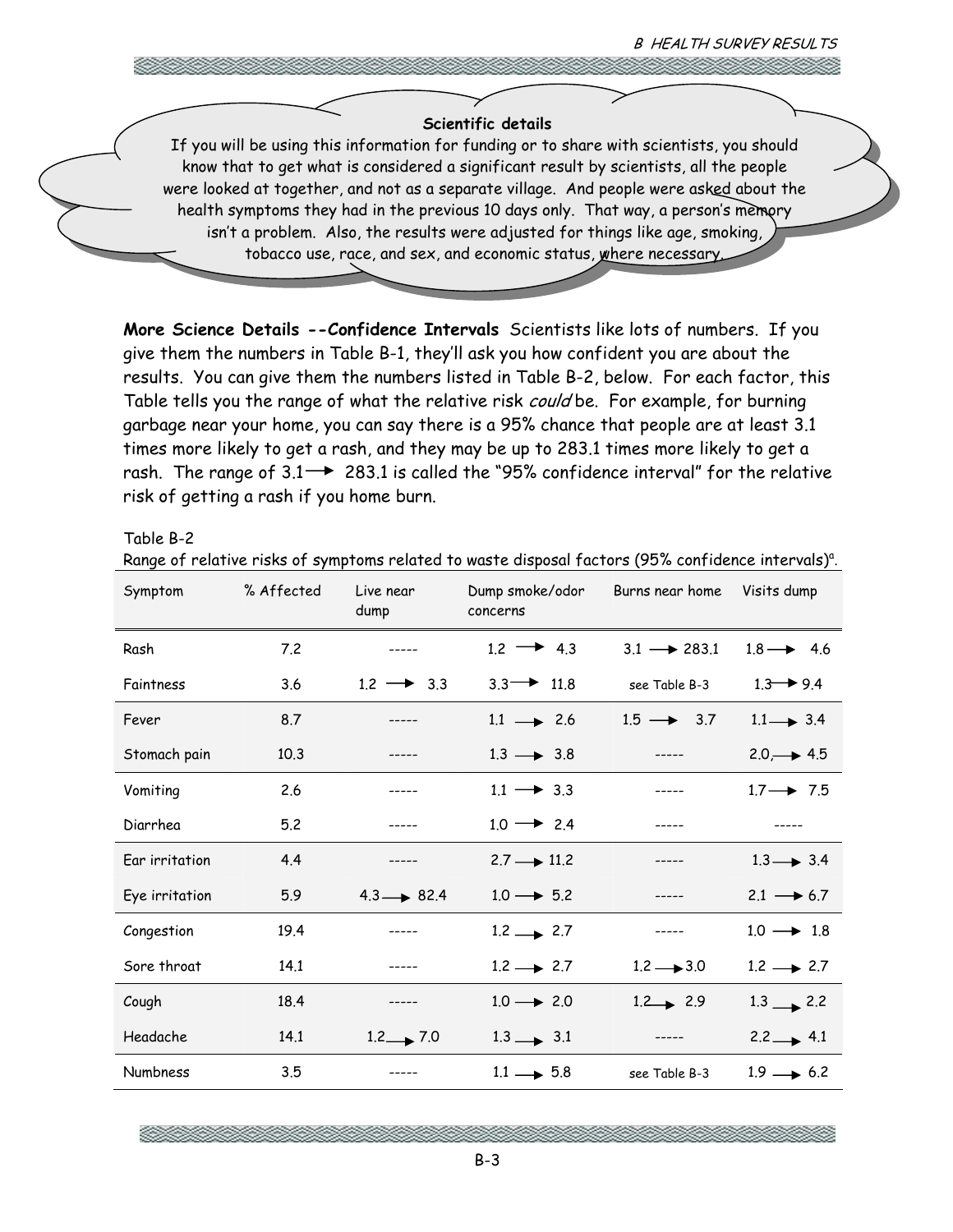

# **More on Home Barrel Burning**

How often people burned near their home affects what the relative risk is for having symptoms of faintness or numbness. Table B-3 lists the relative risk for home barrel burners depending on how often they burn. The low and high ends of the "95 % confidence interval" are included in the set of parentheses.

## Table B-3

Increasing risk of faintness and numbness with more frequent household barrel burning (numbers in parentheses give 95% confidence interval).

| Symptom         | Burns once every<br>couple of weeks | Burns weekly        | Burns frequently (more<br>than 1x per week) |
|-----------------|-------------------------------------|---------------------|---------------------------------------------|
| Faintness       | $5.4$ (1.0, 28.7)                   | 13.2 (4.2, 40.9)    | 17.4(6.4, 47.1)                             |
| <b>Numbness</b> | 4.8 (1.6, 13.9)                     | $5.2$ $(1.8, 15.0)$ | $10.1$ $(4.9, 20.7)$                        |



B-4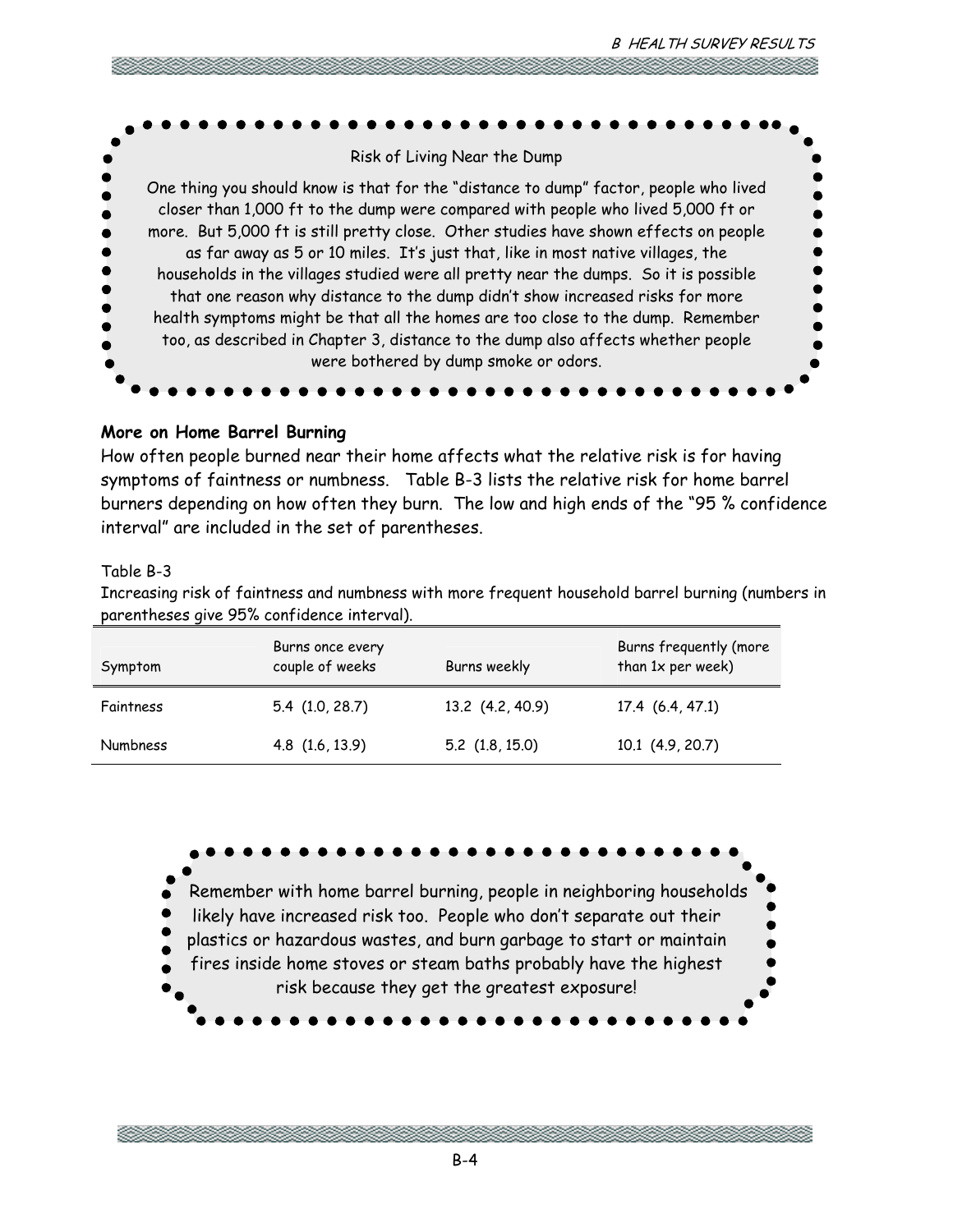# **Honeybucket Disposal and Subsistence**

Table B-4

The CCTHITA study also had some interesting results having to do with honeybucket use and subsistence practices. To summarize, they are that:

- $\checkmark$  Using honeybuckets increases your risk for diarrhea (and complications that can result)
- $\checkmark$  Eating more subsistence foods decreases that risk
- $\checkmark$  Subsistence activities are substantially changed or reduced due to people's concern about their dump

Experiencing diarrhea is the only health symptom looked at for which honeybuckets increases your risk. People who used honeybuckets were on average 6.4 times more likely to have had diarrhea in the past 10 days (the 95 percent confidence interval is between 2.8 and 15.0). In honeybucket villages, **people who ate subsistence foods more than half the time were 15.1 times less likely to get diarrhea than other people.** The 95 percent confidence interval for this risk is 3.0 to 76.3.

**Eating a subsistence diet decreased people's risks for a number of other symptoms** of poor health. The relative amount by which subsistence foods reduced health risks is given in Table B-4. The numbers given compare people who eat subsistence foods more than one-half the time to people who ate subsistence foods less than one-half the time.

See also Tables 3-1a and 3-1b in Chapter 3 of this manual for numbers on the impact of open dumps on subsistence activities.

| Symptom        | Subsistence                                   |
|----------------|-----------------------------------------------|
| rash           | --                                            |
| faintness      |                                               |
| fever          | 2.3(1.5, 3.7)                                 |
| stomache pain  | 1.5(1.0, 2.4)                                 |
| vomiting       | 3.4(1.3, 8.8)                                 |
| diarrhea       | Effect modified by honeybucket use (see text) |
| ear irritation | --                                            |
| eye irritation |                                               |
| congestion     | --                                            |
| sore throat    |                                               |
| cough          | 1.6(1.1, 2.4)                                 |
| headache       | --                                            |
| numbness       |                                               |

Relative risk of residents eating a subsistence diet less than half of the time compared with residents eating subsistence foods more than half of the time for various health symptoms in four Alaska villages<sup>a</sup>.

<sup>a</sup> Adjusted for age, smoke/tobacco, race, sex, and socio-economic status (where necessary).